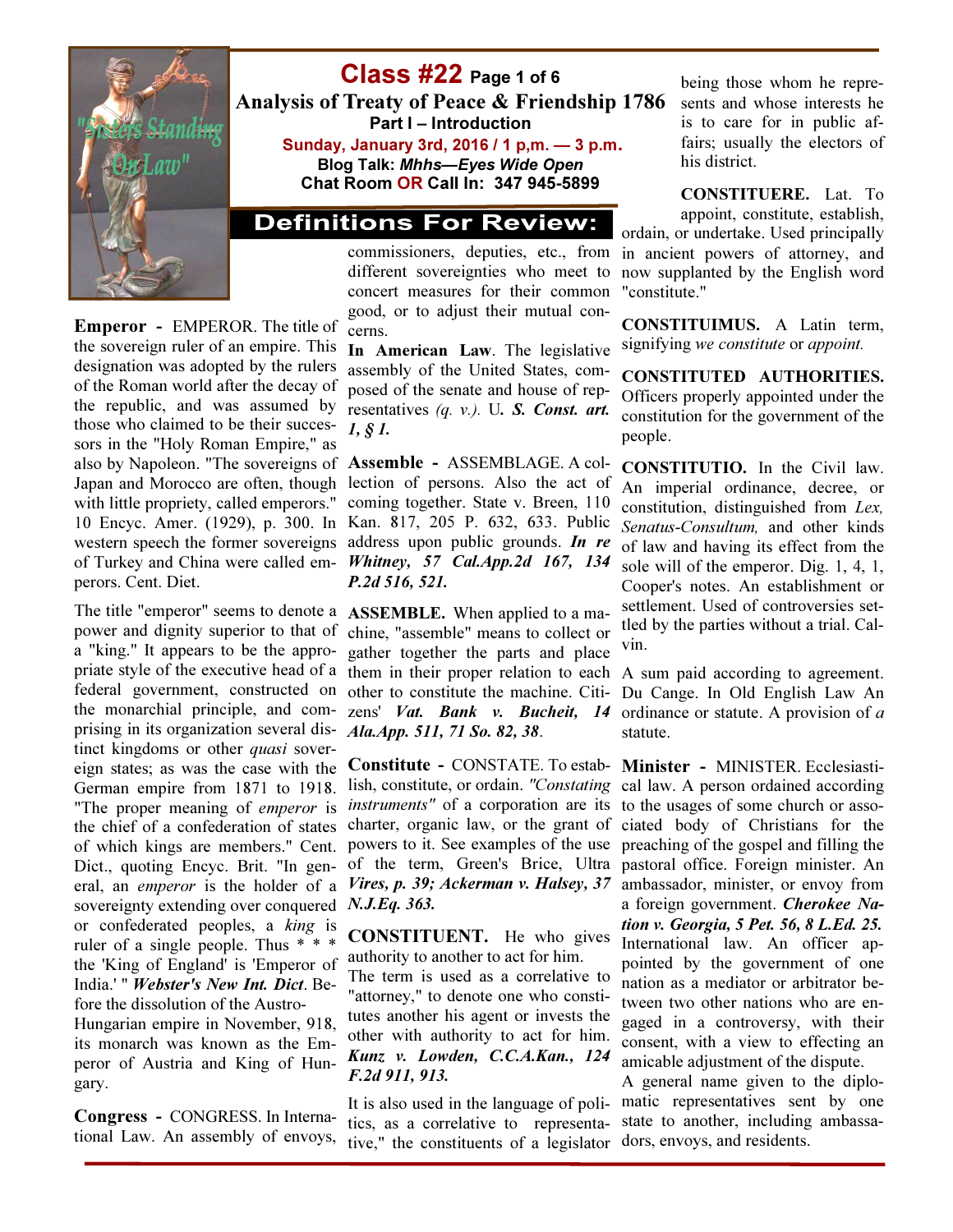Practice. An officer of justice, charged with the execution of the law, and hence termed a "ministerial officer;" such as a sheriff, bailiff, coroner, sheriff's officer. Britt. c. 21. An agent; one who acts not by any inherent authority, but under another. Public law. One of the highest functionaries in the organization of civil sovereign or executive head, acting as his immediate auxiliary, and being generally charged with the administration of one of the great bureaus or departments of the executive branch of government. Otherwise called a "cabinet minister," "secretary of state," or "secretary of a department."

Public Minister. A general term comprehending all the higher classes of diplomatic representatives,as ambassadors, envoys, residents,—but not including the commercial representatives, such as consuls.

Plenipotentiary - PLENIPOTEN-TIARY. One who has full power to do a thing; a person fully commissioned to act for another. A term applied in international law to ministers and envoys of the second rank of public ministers. Wheat. Hist. Law Nat. 266.

trade, to conduct communications or and having varied duties; mouthconferences. It is that which passes piece of communications, governcourse of or incident to the making citizens of his country. Russian Govin arranging terms of contract.

# 46, 182 A. 748, 749.

Mass., 420; Newport Nat. Bank v. longer observed.



#### government, standing next to the *Board of Education*, 114 Ky. 87, 70 Commission - COMMISSION. A S.W. 186.

To conclude by bargain, treaty, or agreement. Morton Furniture Co. v. Dubuque Fire & Marine Ins. Co., 287 Mass. 170, 191 N.E. 637, 638. An instrument is "negotiated" when transferred from one person to another so as to constitute transferee holder thereof. Ficklin v. Nickles. 238 Ky. 591, 38 S.W.2d 456, 459.

Negotiate - NEGOTIATE. To affairs of state. Jacob. The personal transact business, to treat with an-representatives of the head of the other respecting a purchase and sale, state which sends them, entitled to to hold intercourse, to bargain or special honors and special privileges between parties or their agents in the ment informant, and protector of of a contract and is also conversation ernment v. Lehigh Valley R. Co., Werner v. Hendricks, 121 Pa. Super. Credence; Minister. A distinction ral. Gray v. Stern, 85 Wash. 645, To discuss or arrange a sale or bar- 'Ambassadors Extraordinary', who 137 Ind. 592, 57 N.E. 14, 23 L.R.A. gain; to arrange the preliminaries of were sent to conduct special business 588. Sinclair Coal Co. v. Pittsburg a business transaction. Also to sell or or to remain for an indeterminate and Ashland Coal and Dock Co., discount negotiable paper, or assign period, and 'Ambassadors *Ordi- 178 Minn. 114, 226* N.W. 206, 208. or transfer it by indorsement and *nary*', who were sent on permanent But the term may mean simply a delivery. Palmer v. Ferry, 6 Gray, missions; but this distinction is no compensation; Smith v. Starke, 196 Ambassador - AMBASSADOR. ity or instructions under which one In international law, a public officer, clothed with high diplomatic powers, commissioned by a sovereign prince or state to transact the international business of his government at the court of the country to which he is sent. The commissioner who represents one country in the seat of government of another. He is a public minister, which, usually, a consul is not. Brown. A person sent by one sovereign to another, with authority, by letters of credence, to treat on **D.C.N.Y., 293 F. 133.** See Letter of was formerly made between 149 P. 26, 28. Jackson v. Stanfield,

warrant or authority or letters patent, issuing from the government, or one of its departments, or a court, empowering a person or persons named to do certain acts, or to exercise jurisdiction, or to perform the duties and exercise the authority of an office, (as in the case of an officer in the army or navy.) **Bledsoe** v. Colgan, 138 Cal. 34, 70 P. 924. Also, in private affairs, it signifies the authorperson transacts business or negotiates for another.

In a derivative sense, a body of persons to whom a commission is directed. A board or committee officially appointed and empowered to perform certain acts or exercise certain jurisdiction of a public nature or relation; as a "commission of assise."

Civil Law. A species of bailment, being an undertaking, without reward, to do something in respect to an article bailed; equivalent to "mandate."

#### Commercial Law

The recompense or reward of an agent, factor, broker, or bailee, when the same is calculated as a percentage on the amount of his transactions or on the profit to the principal. In this sense, however, the word occurs perhaps more frequently in the plu-Mich. 311, 162 N.W. 998, 999; and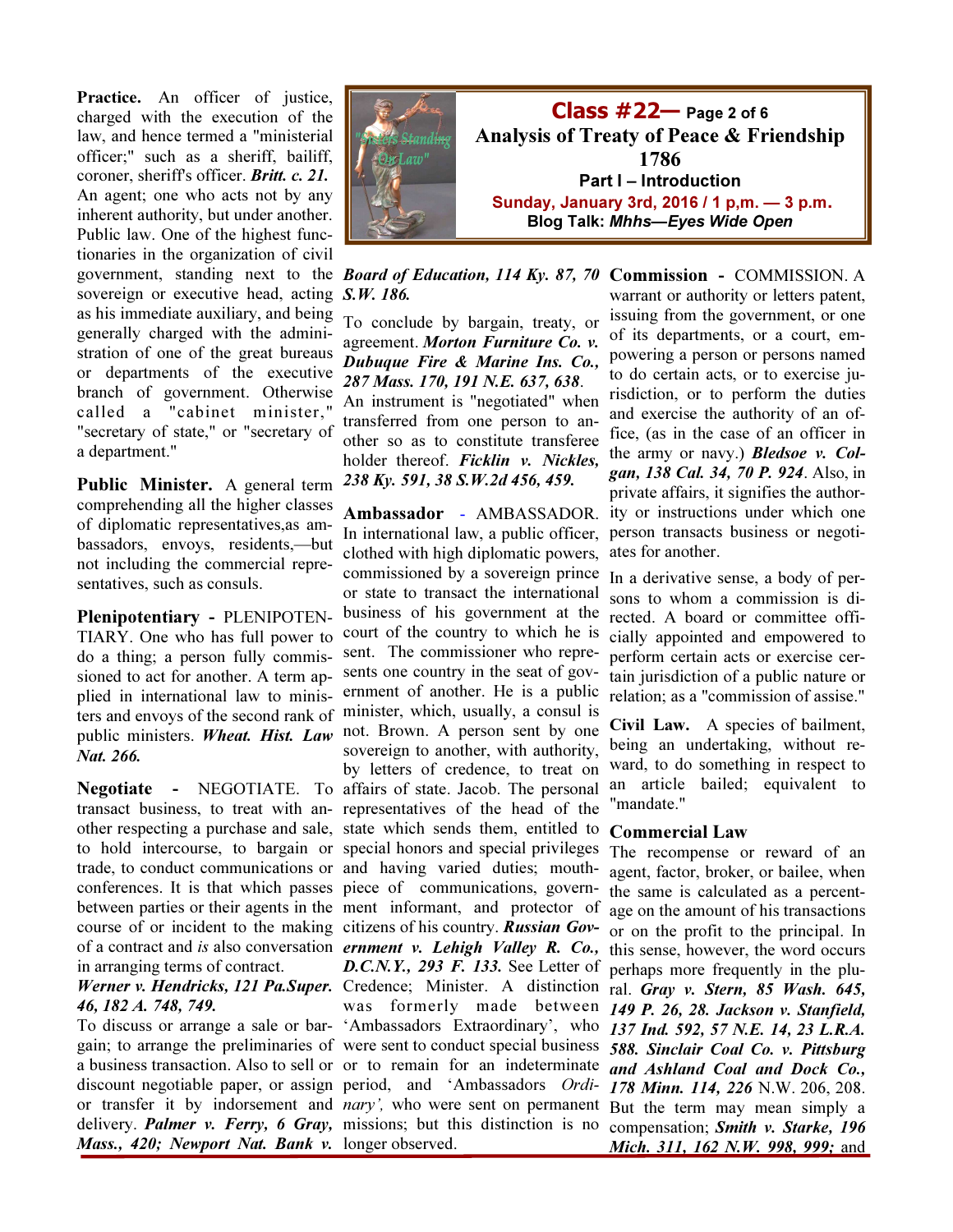does not necessarily imply a mere per centum valuation; Jenkins v. Locke-Paddon Co., 30 Cal.App. 52, 157 P. 537. Also, a compensation to an administrator for the faithful discharge of his duties. In re Jula's Estate, 3 N.J.Misc. 976,130 A. 733, 735.

#### Criminal Law

Doing or perpetration; the performance of an act. Groves v. State, 116 Ga. 516, 42 S.E. 755, 59 L.R.A. 598

#### Practice

An authority or writ issuing from a court, in relation to a cause before it, directing and authorizing a person or persons named to do some act or exercise some special function; usually to take the depositions of witnesses.

COMMISSIONS. The compensation or reward paid to a factor, broker, agent, bailee, executor, trustee, receiver, etc., usually calculated as a percentage on the amount of his transactions or the amount received or expended. See Commission.

Commissioner - COMMIS-SIONER. A person to whom a commission is directed by the government or a court. State v. Banking Co., 14 N.J.L. 437; In re Canter, 81 N.Y.S. 338, 40 Misc. 126. In the cers empowered by the government governmental system of the United of one state to reside in another state, States, this term denotes an officer and there take acknowledgments of who is charged with the administration of the laws relating to some particular subject-matter, or the man-in the former state. agement of some bureau or agency of the government. Such are the commissioners of education, of patents, of pensions, of fisheries, of the general land-office, of Indian affairs, etc. In the state governmental systems, also, and in England, the term is quite extensively used as a designation of various officers having a similar authority and similar duties. In the commission form of municipal government, the term is applied to any of the several officers constitut-



ing the commission. Gardner Board of Park Directors, Cal.App. 597, 170 P. 672, 673.

—Commissioners of bail. Officers appointed to take recognizances of bail in civil cases.

—Commissioners of bankrupts. new ones, and to cleanse such rivers, The name given, under the former English practice in bankruptcy, to the persons appointed under the  $10$ ; 3. Steph. Comm. 442. great seal to execute a commission of bankruptcy  $(q, v)$ .

—Commissioners of circuit courts. Officers appointed by and attached to the former circuit courts of the United States, performing functions partly ministerial and partly judicial. In re Com'rs of Circuit Court, **-County commissioners.** See C.C.N.C., 65 F. 317. Their office County. was abolished by the Act of May 28, 1896 (34 Stat. 184) and they have been succeeded by "United States commissioners." See that title.

—Commissioners of deeds. Offideeds and other papers which are to be used as evidence or put on record

ficers appointed in each county or township, in many of the states, with vice & Wright Lumber Co. v. Sumppower to take charge of the altering, opening, repair, and vacating of highways within such county or township.

—Commissioner of patents. The title given by law to the head of the patent office. See 35 USCA § 2.

—Commissioners of sewers. In English law. Commissioners ap-

 $\nu$ , pointed under the great seal, and 35 constituting a court of special jurisdiction; which is to overlook the repairs of the banks and walls of the seacoast and navigable rivers, or, with consent of a certain proportion of the owners and occupiers, to make and the streams communicating therewith. St. 3 & 4 Wm. IV. c. 22,  $\hat{S}$ 

—Commissioner of woods and forests. An officer created by act of parliament of 1817, to whom was transferred the jurisdiction of the chief justices of the forest. Inderwick, The King's Peace.

Propositions - PROPOSITION. A single logical sentence; also an offer to do a thing. Perry v. Dwelling House Ins. Co., 67 N.H. 291, 33 A. 731, 68 Am.St.Rep. 668.

--Commissioners of highways. Of- to commence it, but includes follow-Prosecute - PROSECUTE. To follow up; to carry on an action or other judicial proceeding; to proceed against a person criminally. To "prosecute" an action is not merely ing it to an ultimate conclusion. Serter Valley Ry. Co., 81 Or. 32, 152 P. 262, 264.

> Commerce - COMMERCE. The exchange of goods, productions, or property of any kind. Jeu Jo Wan v. Nagle, C.C.A.Cal., 9 F.2d 309, 310.

Intercourse by way of trade and traffic between different peoples or states and the citizens or inhabitants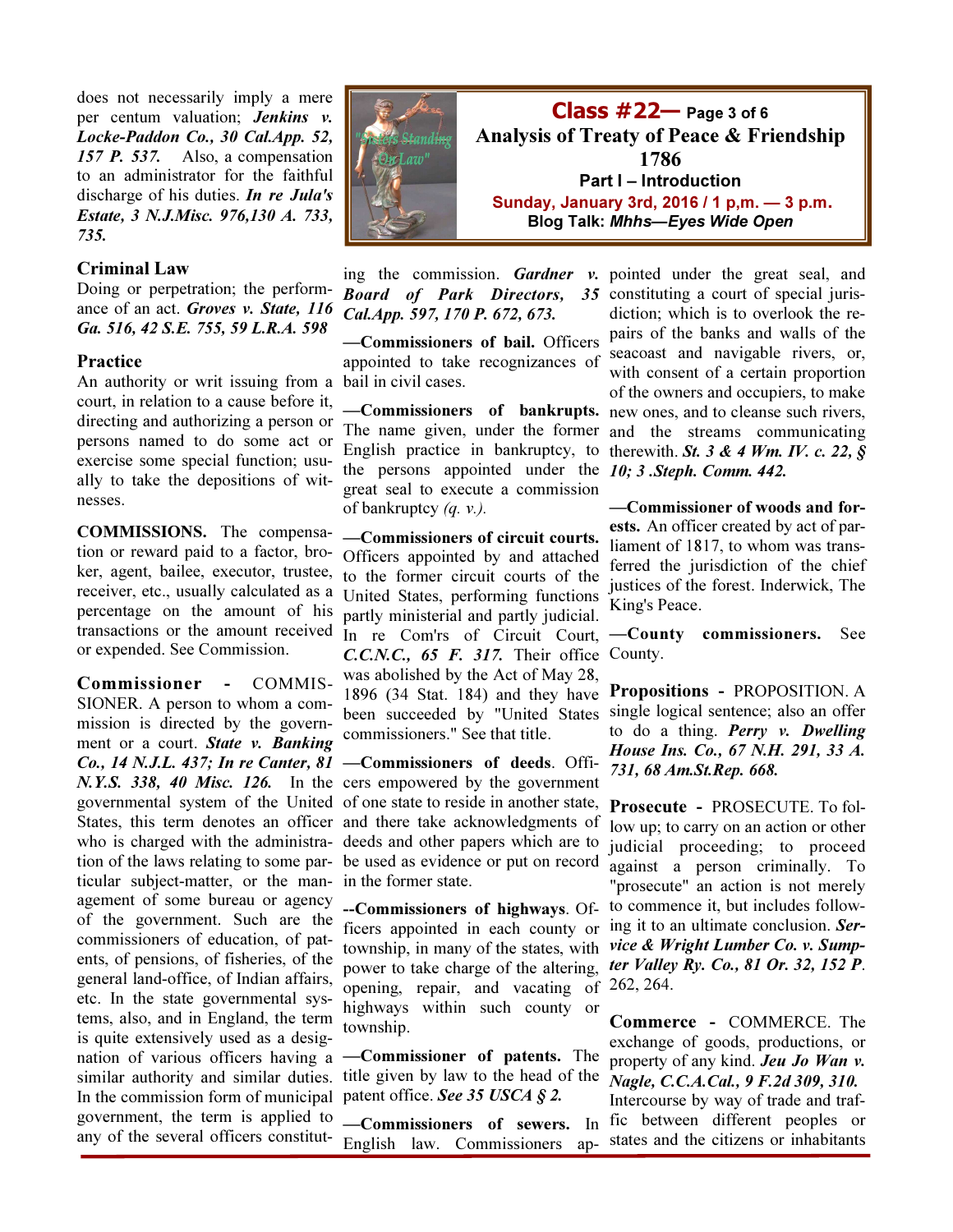thereof, including not only the purchase, sale, and exchange of commodities, but also the instrumentalities and agencies by which it is promoted and the means and appliances by which it is carried on, and the transportation of persons as well as of goods, both by land and by sea. Brennan v. Titusville, 14 S.Ct. 829, 153 U.S. 289, 38 L. Ed. 719; Railroad Co. v. Fuller, 17 Wall. 568, 21 L.Ed. 710; Hoke v. United States, 33 S.Ct. 281, 283, 227 U.S. 308, 57 L.Ed. 523, 43 L.R.A.,N.S., 906, Ann.Cas.1913E, 905. Also interchange of ideas, sentiments, etc., as between man and man.  $U$ .  $S$ .  $\nu$ . Eason Oil Co., D.C.Okl., 8 F.Supp. 365, 368. Commerce, in its simplest signification, means an exchange of goods; but in the advancement of society, labor, transportation, intelligence, care and various mediums of exchange, become commodities and enter into commerce; the subject, the vehicle, the agent, and their various operations become the objects of commercial regulation. *Lorenzetti* v. American Trust Co., D.C.Cal., 45 F.Supp. 128, 132. "Commerce" is not traffic alone, but is intercourse between nations and parts of nations in all its branches. Blumenstock Bros. Advertising Agency v. Curtis Pub. Co., 252 U.S. 436, 40 S.Ct. 385, 387, 64 L.Ed. 649. The words ing to such tribes, in the nature of "commerce" and "trade" are often buying, selling, and exchanging used interchangeably; but, strictly commodities, without reference to speaking, commerce relates to inter-the locality where carried on, though course or dealings with foreign na- it be within the limits of a state.  $U$ . S. tions, states, or political communi- v. Holliday, 3 Wall. 407, 18 L.Ed. ties, while trade denotes business 182; U. S. v. Cisna, 25 Fed.Cas. intercourse or mutual traffic within 424. the limits of a state or nation, or the buying, selling, and exchanging of articles between members of the same community. Hooker v. Vandewater, 4 Denio, N.Y., 353, 47 Am. Dec. 258; Jacob; Wharton.

course between the different states, 701. and all component parts of such in-



tercourse. Dahnke- Walker Milling - Foreign commerce. Commerce or Co. v. Bondurant, 257 U.S. 282, 42 trade between the United States and S.Ct. 106, 108, 66 L.Ed. 239.

—Commerce with foreign nations. Commerce between citizens of the United States and citizens or subjects of foreign governments; commerce which, either immediately or at some stage of its progress, is extraterritorial. U. S. v. Holliday, 3 Wall. 409, 18 L.Ed. 182; Veazie v. Moor, 14 - Internal commerce. Such as is every species of commercial inter- *Cow. (N.Y.) 713*. Now more comcourse. *U.S.C.A.Const. art. 1,*  $\oint$  *8*, monly called "intrastate" commerce. cl. 3. Board of Trustees of University of Illinois v. U. S., Cust. & Pat. App., 53 S.Ct. 509, 289 U.S. 48, 77 L.Ed. 1025.

—Commerce with Indian tribes. Com'n, C.C.Tenn., 19 F. 701. Commerce with individuals belong-

-Commerce among the states. guished from interstate commerce. Pursuance - PURSUANT. A fol-Transportation from one state to an- *Louisville & N. R. Co. v. Tennessee* other, and also all commercial inter- R. R. Com'n, C.C. Tenn., 19 Fed. —Domestic commerce. Commerce carried on wholly within the limits of the United States, as distinguished from foreign commerce. Also, commerce carried on within the limits of a single state, as distin-

foreign countries. Com. v. Housatonic R. Co., 143 Mass. 264, 9 N.E. 547; Foster v. New Orleans, 94 U.S. 246, 24 *L.Ed.* 122. The term is sometimes applied to commerce between ports of two sister states not lying on the same coast, e. g., New York and San Francisco.

How. 573, 14 L.Ed. 545; Lord v. carried on between individuals Steamship Co., 102 U.S. 544, 26 within the same state, or between L.Ed. 224. The same as "foreign different parts of the same state. Lecommerce," which see infra. Power high Val. R. Co. v. Pennsylvania, of Congress to regulate "commerce 145 U.S. 192, 12 S.Ct. 806, 36 L.Ed. with foreign nations" comprehends 672; Steamboat Co. v. Livingston, 3

> —International commerce. Commerce between states or nations entirely foreign to each other. Louisville & N. R. Co. v. Tennessee R. R.

> —Interstate commerce. Such as is carried on between different states of the Union or between points lying in different states. See Interstate Commerce.

> —Intrastate commerce. Such as is begun, carried on, and completed wholly within the limits of a single state. Contrasted with "interstate commerce"  $(q, v)$ . State v. Reed, 53 Mont. 292, 163 P. 477, 479, Ann.Cas.1917E, 783. And see Southern Pac. Co. v. State, 19 Ariz. 20, 165 P. 303, 306.

> lowing after or following out; line in accordance with or by reason of something; conformable; in accor-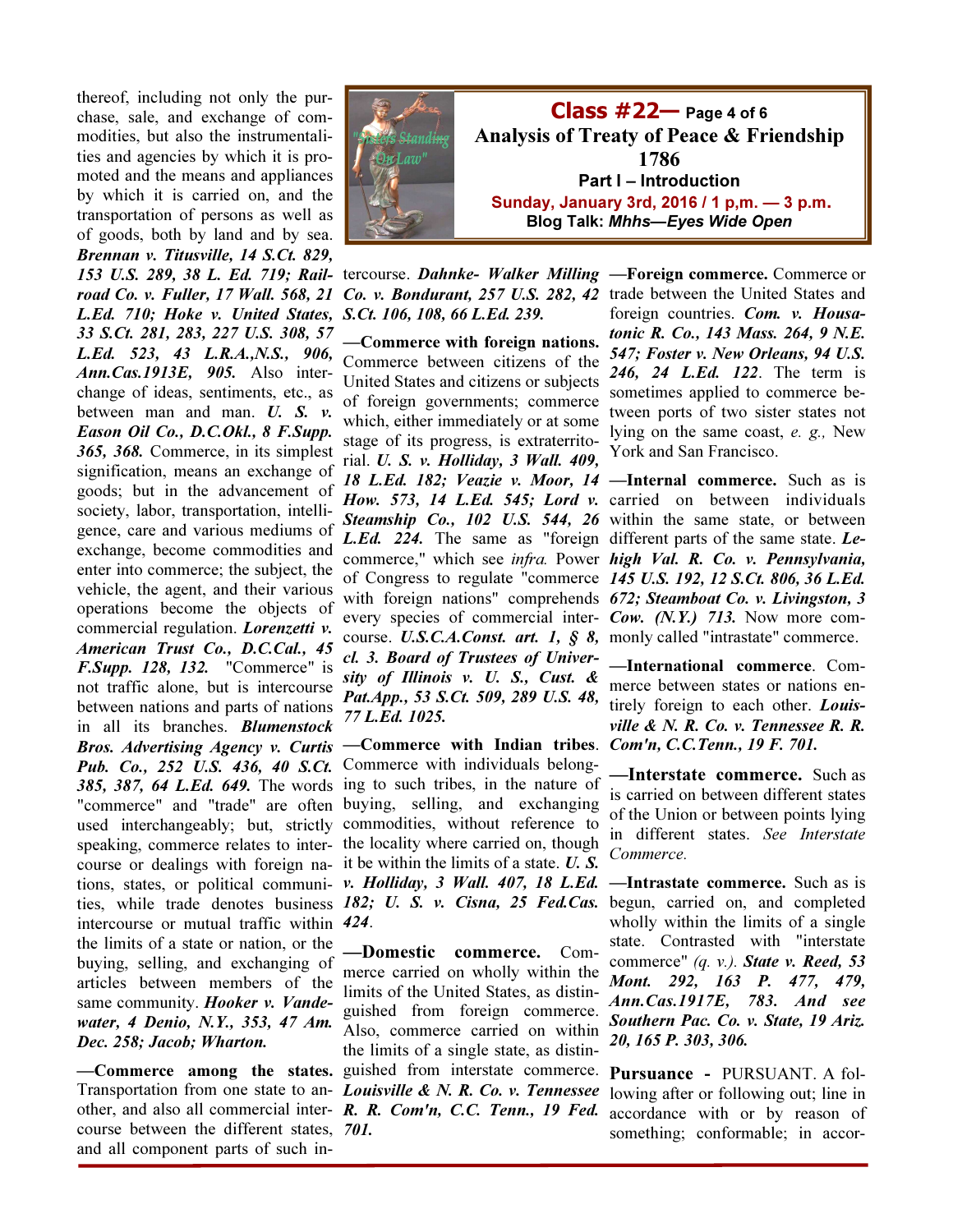

 $Class$   $#22$  Page 5of 6 Analysis of Treaty of Peace & Friendship 1786 Part I – Introduction Sunday, January 3rd, 2016 / 1 p,m. — 3 p.m. Blog Talk: Mhhs—Eyes Wide Open

dance; agreeably, conformably; a 613. To consolidate, as school dis-366.

Attestations - ATTESTATION. The act of witnessing an instrument in writing, at the request of the party making the same, and subscribing it as a witness. In re Jones' Estate, 101 Wash. 128, 172 P. 206, 207. The act of witnessing the execution of a paper and subscribing the name of the witness in testimony of such fact. In re Carlson's Estate, 156 Or. 597, 68 P.2d 119, 121.

Execution and attestation are clearly distinct formalities; the former being the act of the party, the latter of the witnesses only. Subscription differs from attestation, in that the former is the mere manual or mechanical act of signing—the act of the hand, whereas the latter signifies the mental act of bearing witness to—the act of the senses. In re Smith's Estate, 130 Neb. 739, 266 N.W. 611, 613.

Annexed - ANNEX. Derived from the Latin "annectere," meaning to tie or bind to. To attach, and often, specifically, to subjoin. In re Annexation to City of Easton of Tract of Land in Williams Tp., Northampton County, 139 Pa.Super. 146, 11 A.2d 662, 664. To add to; to unite. The word expresses the idea of joining a smaller or subordinate thing with another, larger, or of higher importance. Waterbury Lumber & Coal Co. v. Asterchinsky, 87 Conn. 316, 87 A. 739, 740, Ann.Cas. 1916B,

carrying out or with effect, the act of tricts. Evans v. Hurlburt, 117 Or. executing; that which is pursuant; 274, 243 P. 553, 554. To make an consequence; acting or done in con-integral part of something larger. It sequence or in prosecution of any-implies physical connection or thing; hence, agreeable. Suppiger v. physically joined to, yet physical Enking, 60 Idaho 292, 91 P.2d 362, connection may be dispensed with, and things may be annexed without being in actual contact, when reasonably practicable. Elliott Common School Dist. No. 48 v. County Board of School Trustees, Tex.Civ.App., 76 S. W.2d 786, 789.

> In the law relating to fixtures, the expression "annexed to the freehold" means fastened to or connected with it; mere juxtaposition, or the laying of an object, however heavy, on the freehold, does not amount to annexation. Merritt v. Judd. 14 Cal. 64.

### Reminder Notes for Future Classes:

**State** - A People permanently occupying a fixed territory, bound together by common-law, habits, and custom into one body politic exercising, through the medium of an organized government, independent sovereignty and control over all persons and things within its boundaries, capable of making war and peace and of entering into international relations with other communities of the globe. Black's Law Dictionary  $4^{th}$  Edition.

# Parties to the Constitution – United States:

1. Moors – Supreme Authority, and 2. Union [United] States of America – Europeans, the People adopted into the Nation.

**Status** – The etymology of the word state comes from the latin "Status" – stare – to stand; Status – manner of standing, attitude, position, carriage, manner, dress, apparel; and other senses.

All legislative powers herein granted shall be vested in a Congress of the United States - Moors, which shall consist-[stands together with] of a Senate and House of Representatives – [members elected from the Union States]

## The 3 Great Departments of Government:

 $\triangle$  Legislative – pass law – this is appropriate if you comprehend that the Moors make up the United States and only the sovereign of the land can make any laws.

 $\triangle$  **Executive** – approve and execute the laws that have been passed.

 $\triangleleft$  Judicial – expound and enforce the laws that have been passed.